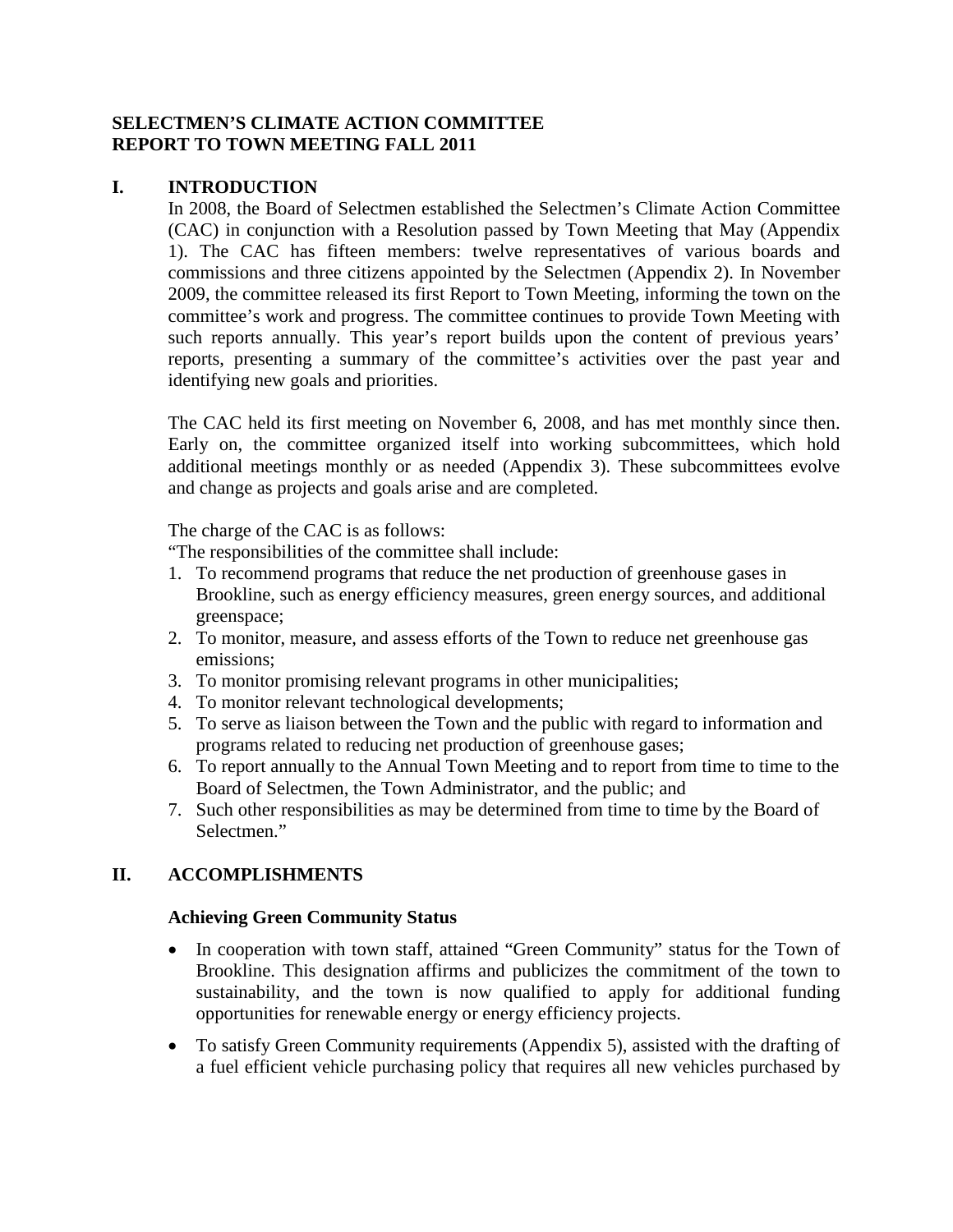the town, except for police cruisers and heavy trucks, to meet higher fuel efficiency averages set by the state. The Board of Selectmen adopted this policy in spring 2011.

• Also to satisfy Green Community requirements, developed a Municipal Energy Reduction Plan to lower municipal energy consumption 20 percent below 2009 levels over five years. This plan was adopted by the Board of Selectmen in spring 2011. Much of the reduction is anticipated to be accomplished through a continuation of the LED streetlight replacement pilot as well as several projects implemented by the Building Department. A summary from the Municipal Energy Reduction Plan showing municipal energy consumption and projected savings by category is presented below.

| Category                   | Fiscal<br><b>MMBtu</b> | % of Total MMBtu MMBtu Savings<br>Year 2009 Baseline Energy<br>Consumption | Already<br>Implemented | Projected<br>Planned MMBtu Savings<br><b>Savings</b> |        | Total MMBtu Savings as % of Total<br><b>MMBtu Baseline</b><br><b>Energy Consumption</b> |
|----------------------------|------------------------|----------------------------------------------------------------------------|------------------------|------------------------------------------------------|--------|-----------------------------------------------------------------------------------------|
| Buildings*                 | 135,328                | 70.2%                                                                      | 10,307                 | 19,580                                               | 29,887 | 15.5%                                                                                   |
| Vehicles                   | 46,402                 | 24.1%                                                                      | 782I                   | 1,377                                                | 2,159  | 1.1%                                                                                    |
| Street/Traffic/Park Lights | 10.989                 | 5.7%                                                                       |                        | 7,936                                                | 7,936  | 4.1%                                                                                    |
|                            |                        |                                                                            |                        |                                                      |        |                                                                                         |
| <b>TOTAL</b>               | 192,718                | 100%                                                                       | 11,089                 | 28,893                                               | 39,981 | 20.7%                                                                                   |

- Applied for the initial round of available Green Community funding of \$215,050 from the Green Communities Division of the Department of Energy Resources. The proposed projects are energy reduction measures identified in the adopted Municipal Energy Reduction Plan and will serve as a first step in that plan's implementation.
- After significant efforts by the Selectmen's Climate Action Committee to support its approval, the stretch code, which was adopted by Town Meeting in 2010 to satisfy Green Community requirements, went into effect January 2011 and is being implemented by the town's Building Department.

#### **Improving Residential Energy Efficiency through Green Homes Brookline**

- Assist with the outreach and management of the Green Homes Brookline program, an energy assessment and weatherization program funded by the federal Energy Efficiency and Conservation Block Grant (EECBG) program. The energy services company Next Step Living, in partnership with non-profits New Ecology and the Massachusetts Energy Consumers Alliance, administer the program, which encourages all Brookline residents, regardless of housing tenure, to obtain no-cost energy assessments of their homes. Energy assessments of multi-family buildings are also subsidized by the program, as well as energy improvements for households earning between 60% and 120% of area median income. As of 9/30/2011, 383 assessments and 24 weatherization jobs in Brookline homes have been completed.
- Outreach successes: The CAC hosted a landlord event in May that attracted over 50 participants. The CAC is also partnering with local grassroots group Climate Change Action Brookline (CCAB) to promote the program and encourage participation. Over 60 CCAB volunteers signed up to canvass local homes in March, April and October to disseminate information about the program. Both the CAC and CCAB, along with Next Step Living representatives, have been present at local community events such as the Brookline Farmers Market to spread awareness of the program.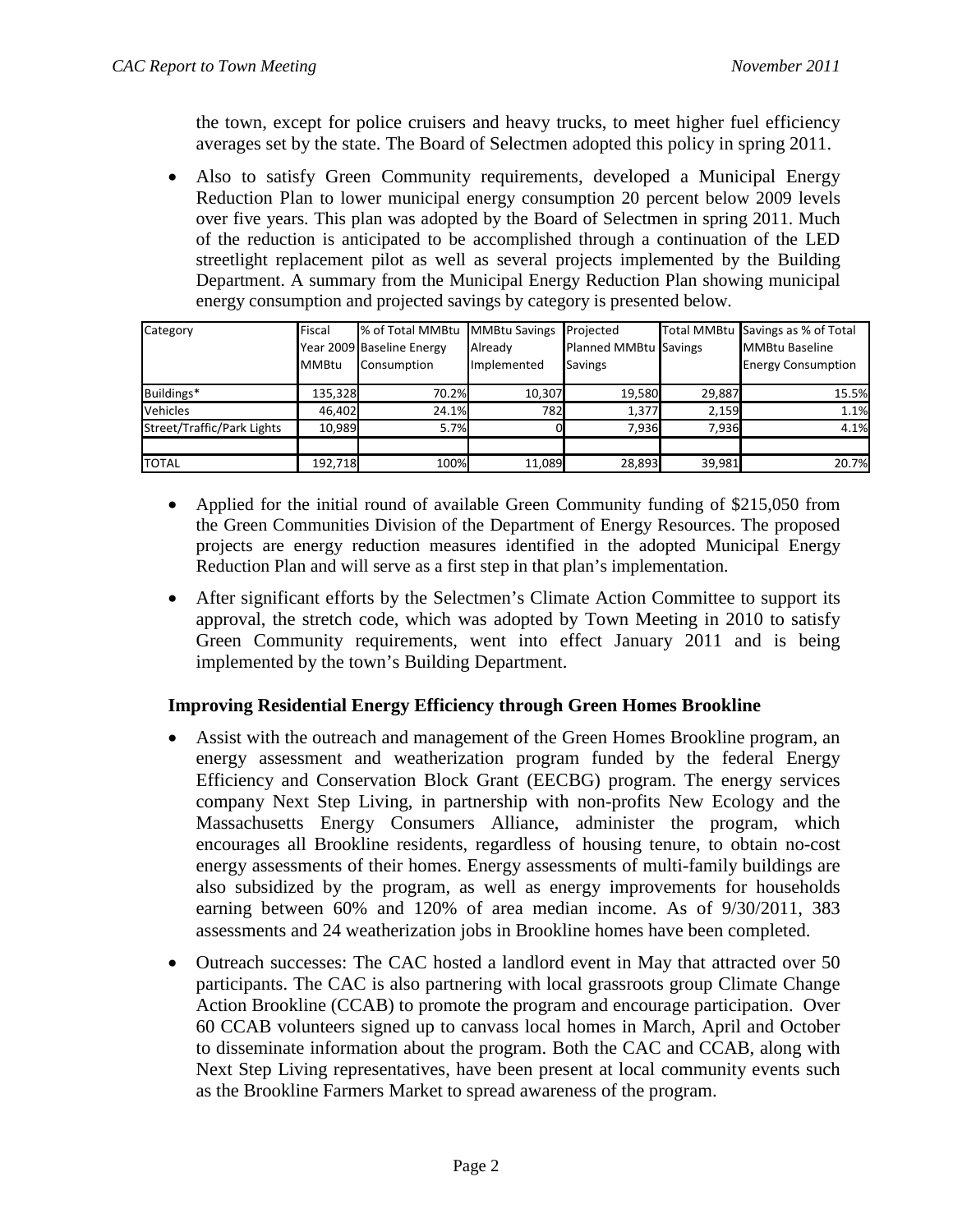## **Supporting Alternative Vehicles with Electric Vehicle Charging Stations**

• The CAC assisted the Department of Planning and Community Development with applying for a state grant for two free electric vehicle charging stations, and the town was awarded the grant in July. The two publicly-available stations will be located in the Town Hall public parking lot and the Babcock Street public parking lot. Each station will be able to charge two electric vehicles simultaneously. The town hopes to also obtain an additional free charging station for the Town Hall garage to charge the Chevrolet Volt expected to be purchased by the Building Department.

#### **Supporting Active Transportation**

• CAC Membership served on the Bicycle Sharing Committee and worked with Metropolitan Area Planning Council (MAPC), state and federal transportation officials, and the Department of Planning and Community Development to secure Brookline's participation in the regional Hubway bicycle sharing network.

## **Engaging Residents through First Annual Climate Week**

- The first annual Climate Week was held the last week of January this year, and was co-sponsored by the CAC, CCAB, Brookline School Committee, Brookline Department of Public Health, and Brookline Adult and Community Education. Numerous businesses and town departments collaborated in creating nearly 20 special events. The week of public sessions and workshops included a kick-off environmental town meeting and practical hands-on carbon-savings workshops such as *The Ups and Downs of Windows*. All events helped to inform and encourage climate-friendly behavior.
- Planning for the second annual Climate Week, to be held from January 21-29, 2012, has already begun.

# **Developing a New Local Climate Action Plan**

- Performed research and analysis of other municipalities' local climate action plans in preparation for developing a new local climate action plan for Brookline.
- Hosted a public forum in June 2011 to gather input from the community regarding priorities for the plan.
- Set up an online survey in spring 2011, reaching out to a wide range of citizen groups and individuals, seeking climate action suggestions for possible inclusion in the new plan.
- Determined the reduction target for the new local climate action plan should be consistent with the reduction target selected by the state under the Global Warming Solutions Act, which is a reduction in greenhouse gas emissions of 25 percent below 1990 levels by 2020.
- Developed a methodology for evaluating action measures for inclusion in a new plan, considering factors such as effectiveness at reducing greenhouse gas emissions, cost,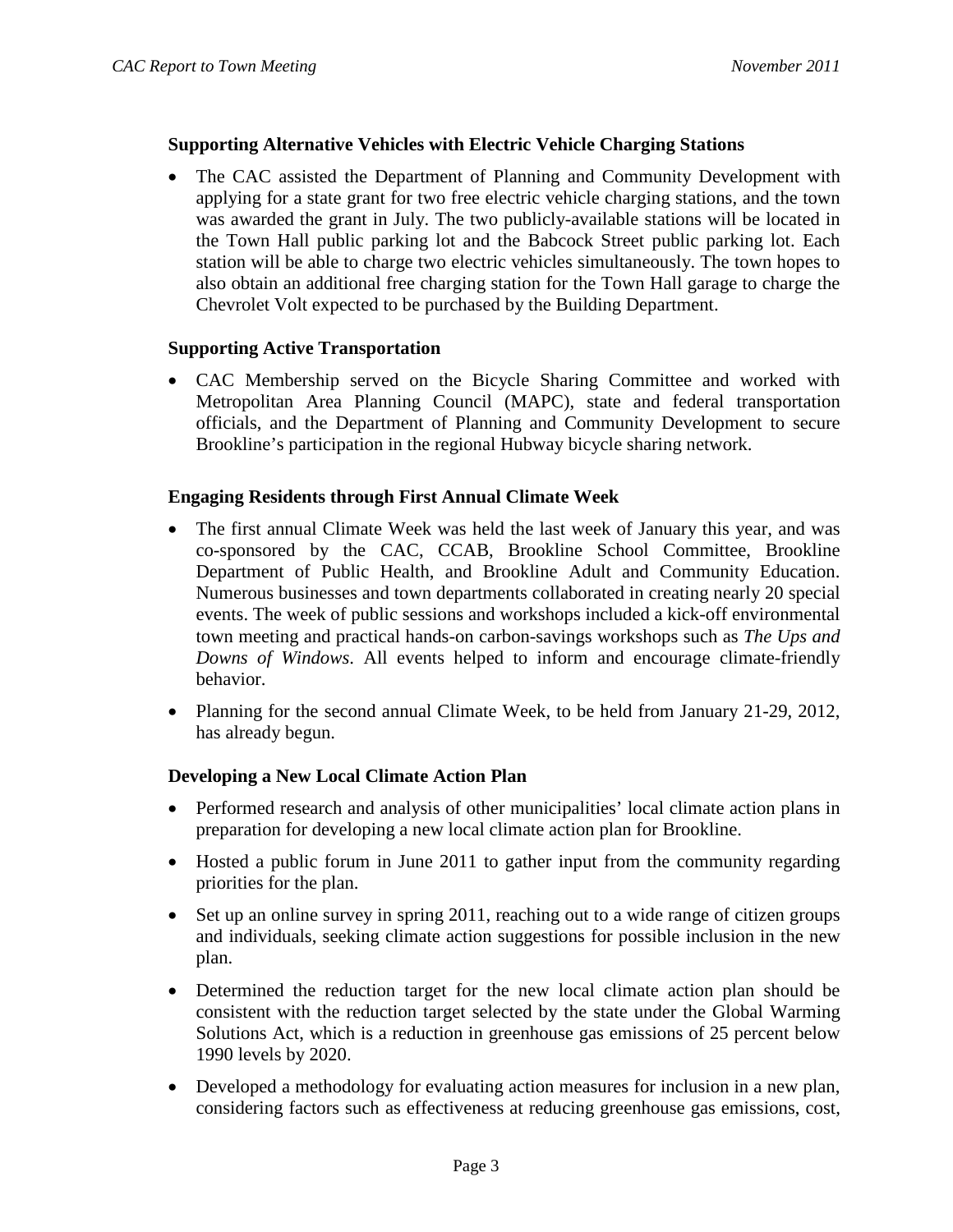political feasibility, co-benefits and public acceptance. Used this methodology to shorten a long list of possible actions to those that are realistic, effective, and tailored to Brookline.

• Composed the first draft outlines of the plan, with the expectation it will be completed by early 2012.

## **Strengthening Community Partnerships**

- Continued and strengthened a close working relationship with CCAB. Joint initiatives include Green Homes Brookline, Brookline Tomorrow and Climate Week.
- Served in advisory capacity to the Department of Planning and Community Development and the Board of Selectmen regarding the management of EECBG funds, Green Communities milestones and designation, the Green Homes Brookline program, and other related projects.
- Further developed the partnership between CCAB, CAC, and the Public Health Department. This coalition collaborates to plan events meant to raise awareness of the parallels between healthy behaviors (such as walking, biking, and eating a locally produced, plant-based diet) and reducing greenhouse gas emissions.

# **III. WORK PLAN**

The CAC has identified the following tasks for the coming year:

- 1. Develop a new local climate action plan. The town's previous climate action plan dates from 2002, and through a planning process the committee will identify clear, achievable actions to reduce the town's overall greenhouse gas emissions. These actions will provide a road map and policy framework for the committee as it moves forward.
- 2. Collaborate with CCAB on community education and engagement activities to promote lifestyle changes that lead to greenhouse gas reduction.
- 3. Monitor and support the town's implementation of the Green Homes Brookline Program, as well as other EECBG initiatives (Appendix 4).
- 4. Collaborate with CCAB to organize and run Climate Action Week, to be held in January 22-29, 2012, and other events that are part of the Brookline Tomorrow campaign.
- 5. Provide support for the town's efforts to implement the Green Communities Act criteria and objectives, including the execution of the municipal energy reduction plan, and encouraging the pursuit of renewable energy generation alternatives.
- 6. Collect and refine data on town energy use and GHG emissions, by sector and source.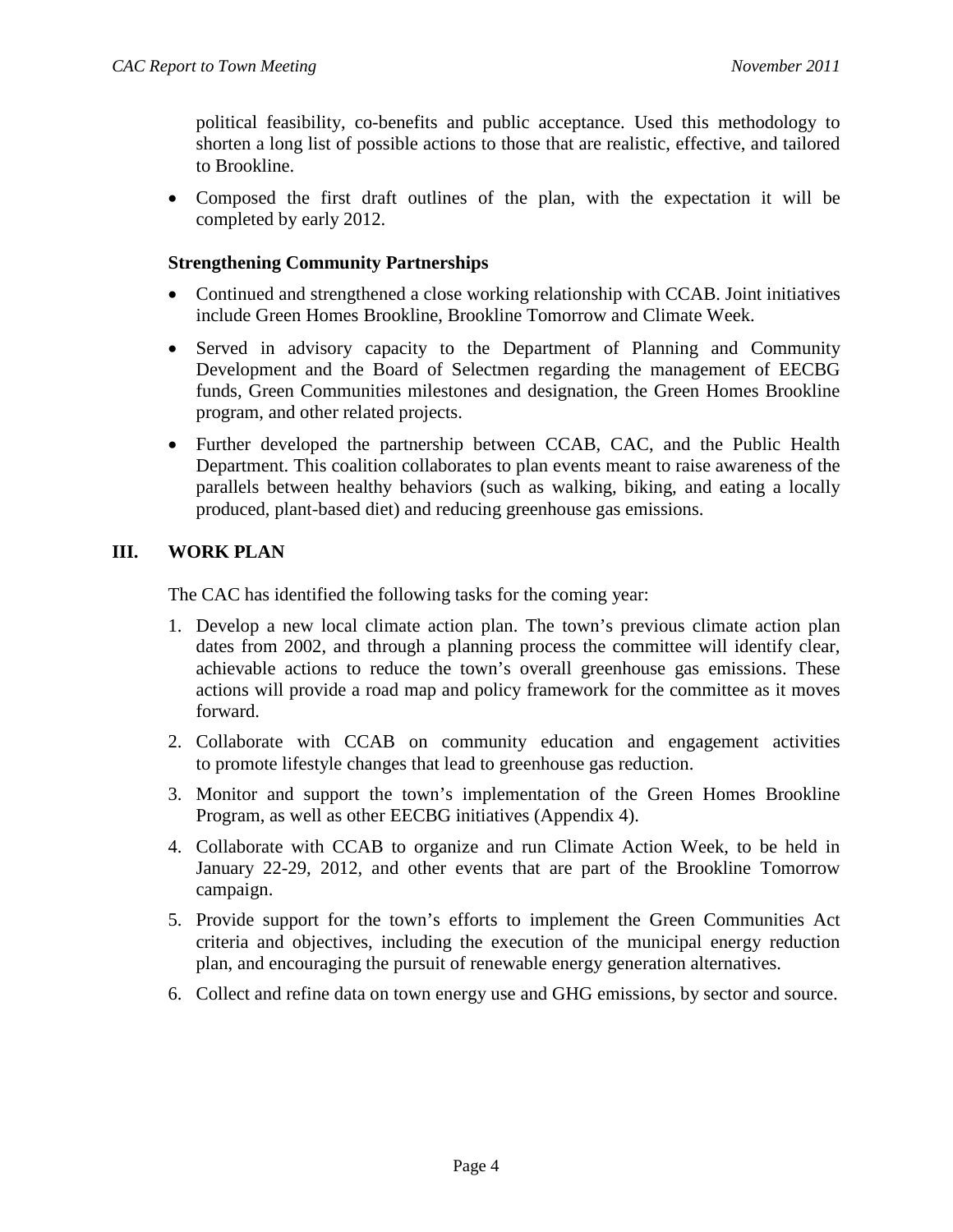## **IV. APPENDICES**

**1. Town Meeting Resolution** (Article 29, May 27, 2008, Annual Town Meeting)

VOTED: That the Selectmen establish a committee, the purpose of which is to reduce the total emission of greenhouse gases by the Brookline community, including Town government. The name of the committee shall be the Selectmen's Climate Action Committee. The responsibilities of the committee shall include:

- 1. To recommend programs that reduce the net production of greenhouse gases in Brookline, such as energy efficiency measures, green energy sources, and additional greenspace;
- 2. To monitor, measure, and assess efforts of the Town to reduce net greenhouse gas emissions;
- 3. To monitor promising relevant programs in other municipalities;
- 4. To monitor relevant technological developments;
- 5. To serve as liaison between the Town and the public with regard to information and programs related to reducing net production of greenhouse gases;
- 6. To report annually to the Annual Town Meeting and to report from time to time to the Board of Selectmen, the Town Administrator, and the public; and
- 7. Such other responsibilities as may be determined from time to time by the Board of Selectmen.

The committee shall consist of the following members appointed by the Board of Selectmen:

- 1. A member of the Board of Selectmen
- 2. The Chair of the Advisory Committee or her/his nominee
- 3. The Chair of the School Committee or her/his nominee
- 4. The Chair of the Transportation Board or her/his nominee
- 5. The Chair of the Conservation Commission, or her/his nominee
- 6. The Chair of the Planning Board, or her/his nominee
- 7. The Chair of the Building Commission, or her/his nominee
- 8. The Chair of the Advisory Council on Public Health, or her/his nominee
- 9. A Co-Chair of Climate Change Action Brookline, or their nominee
- 10. The President of the Brookline GreenSpace Alliance, or her/his nominee
- 11. A Co-Chair of the Brookline Neighborhood Alliance, or their nominee
- 12. The President of the Brookline Chamber of Commerce, or her/his nominee
- 13. Three members at large with special consideration given to people with the following skills:
	- Relevant scientific and/or academic expertise
	- Relevant engineering expertise
	- Knowledge of and/or experience with green businesses
	- Relevant public health expertise.
- All members shall serve three-year terms, which may be renewed. Initial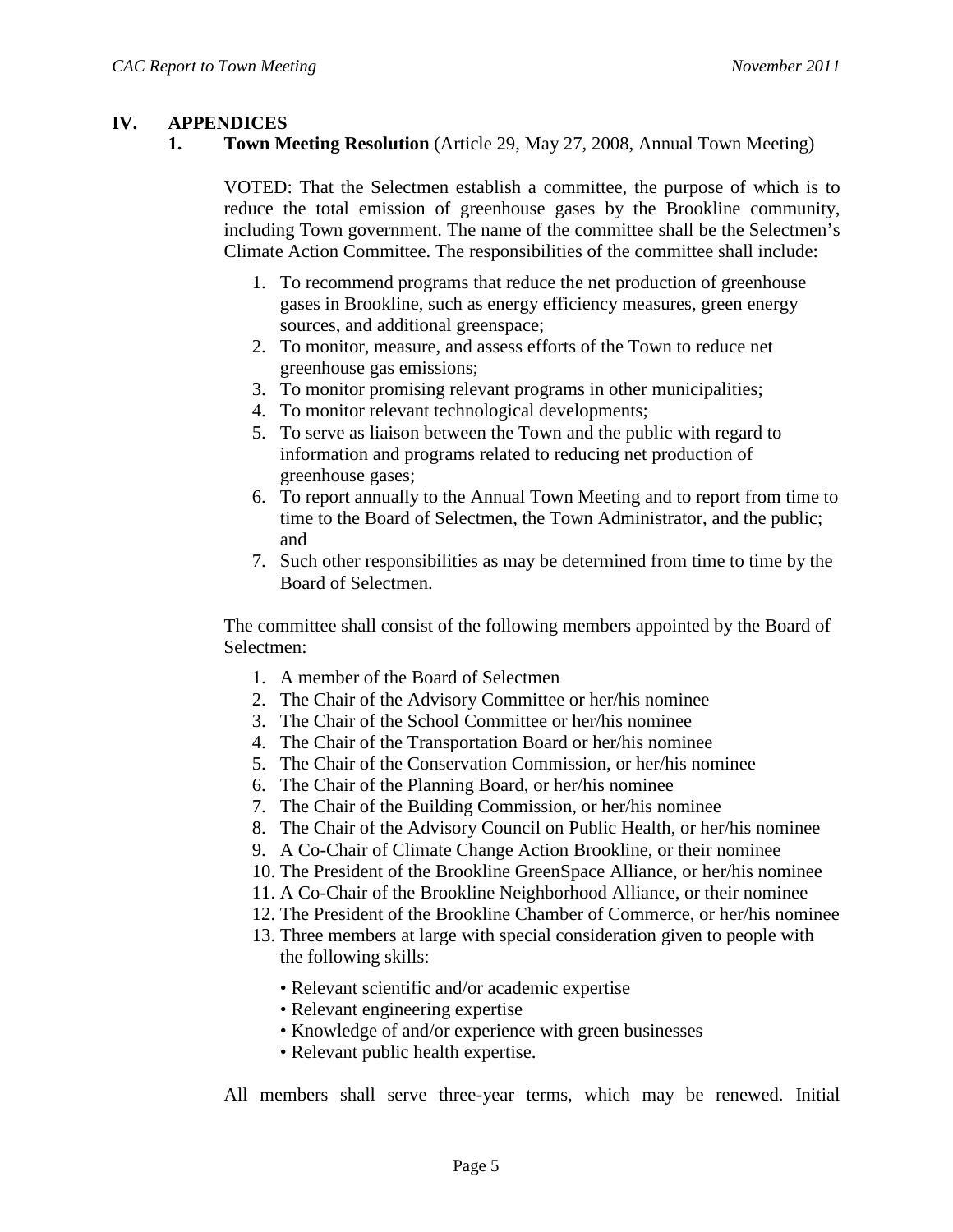appointments shall be for terms of one, two, and three years so that terms will expire at staggered intervals. No member shall be disqualified because she or he is not a resident of the Town. The committee shall have two co-chairpersons, one of whom shall be the selectman member and one of whom shall be elected annually by the committee. The staffing of the committee shall be determined by the Selectmen and the Town Administrator. The committee shall be established by November 30, 2008, and shall be evaluated by the Board of Selectmen before December 31, 2011 to determine whether it should be made permanent or dissolved.

## **2. CAC Membership**

| Mary Dewart              | <b>Brookline GreenSpace Alliance</b>   |
|--------------------------|----------------------------------------|
| <b>Jon Cody Haines</b>   | at-large                               |
| Alan Leviton             | <b>Climate Change Action Brookline</b> |
| Werner Lohe              | <b>Conservation Commission</b>         |
| Patricia Maher           | Department of Public Health            |
| Linda Pehlke             | <b>Brookline Neighborhood Alliance</b> |
| <b>Josh Safer</b>        | <b>Transportation Board</b>            |
| Amy Kershaw              | <b>School Committee</b>                |
| Michael Shepard          | <b>Building Commission</b>             |
| Jim Solomon              | at-large                               |
| Mark Zarrillo            | <b>Planning Board</b>                  |
| Don Weitzman, Co-chair   | <b>Advisory Board</b>                  |
| Jesse Mermell, Co-chair  | <b>Board of Selectmen</b>              |
| Lara Curtis Hayes, Staff | Department of Planning and Community   |
|                          | Development                            |

(There are currently two vacancies, one for the Chamber of Commerce designee and another at-large vacancy.)

#### **3. CAC Organization**

The Climate Action Committee was initially organized into five subcommittees, but the committee's organization has continually been modified to improve its effectiveness at accomplishing goals and tasks and to make the best use of its members' resources. At present, the committee has one main subcommittee: the Climate Action Planning Subcommittee. The committee's former subcommittee, Brookline Tomorrow, has become a separate entity.

# **4. EECBG Program**

The Department of Energy has approved the Town's proposal to use Energy Efficiency and Conservation Block Grant (EECBG) monies on the following projects:

- Install energy efficiency improvements in several municipal buildings;
- Two LED street light pilot projects in a neighborhood of South Brookline and in Brookline Village;
- Establish Green Homes Brookline, a residential energy efficiency program to provide enhanced energy audits and improvements for Brookline homes;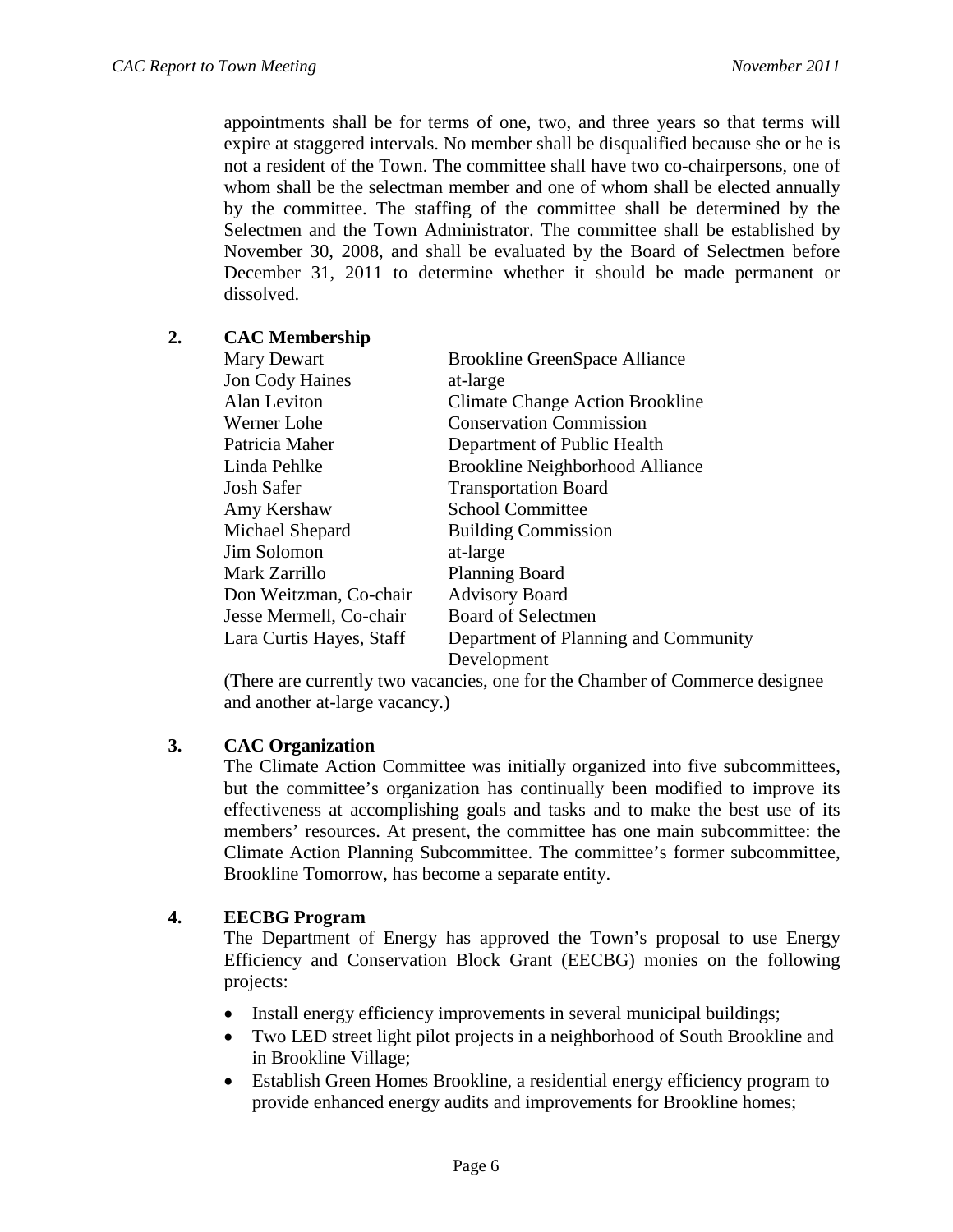- Provide supporting funds to CCAB for a public education campaign;
- Establish an energy-focused web site to provide timely updated energy and climate change information.

# **5. Green Communities Act**

To qualify as a Green Community, a municipality must meet all five of the following criteria:

- Provide for the as-of-right siting of renewable or alternative energy generating facilities, renewable or alternative energy research and development (R&D) facilities, or renewable or alternative energy manufacturing facilities in designated locations.
- Adopt an expedited application and permitting process under which these energy facilities may be sited within the municipality and which shall not exceed 1 year from the date of initial application to the date of final approval.
- Establish an energy use baseline inventory for municipal buildings, vehicles, street and traffic lighting, and put in place a comprehensive program designed to reduce this baseline by 20 percent within 5 years of initial participation in the program.
- Purchase only fuel-efficient vehicles for municipal use whenever such vehicles are commercially available and practicable.
- Require all new residential construction over 3,000 square feet and all new commercial and industrial real estate construction to minimize, to the extent feasible, the life-cycle cost of the facility by utilizing energy efficiency, water conservation and other renewable or alternative energy technologies.

#### **6. Town of Brookline Greenhouse Gas Inventory Overview**

#### *History and Purpose*

In May 2000, the Town of Brookline elected to participate in the Cities for Climate Protection Campaign, a program of the International Council of Local Environmental Initiatives (ICLEI). The Cities for Climate Protection Campaign follows a 'Five Milestone' process:

- Milestone One: Conduct a Greenhouse Gas Emissions Inventory and Report
- Milestone Two: Set a Greenhouse Gas Emissions Reduction Target
- Milestone Three: Develop a Local Climate Action Plan
- Milestone Four: Implement the Local Climate Action Plan
- Milestone Five: Monitor Emissions Reductions

The Town completed the first three milestones in the ICLEI program, publishing a greenhouse gas inventory in August 2000 and a Greenhouse Gas Emissions Reduction Target and Climate Action Plan in February 2002.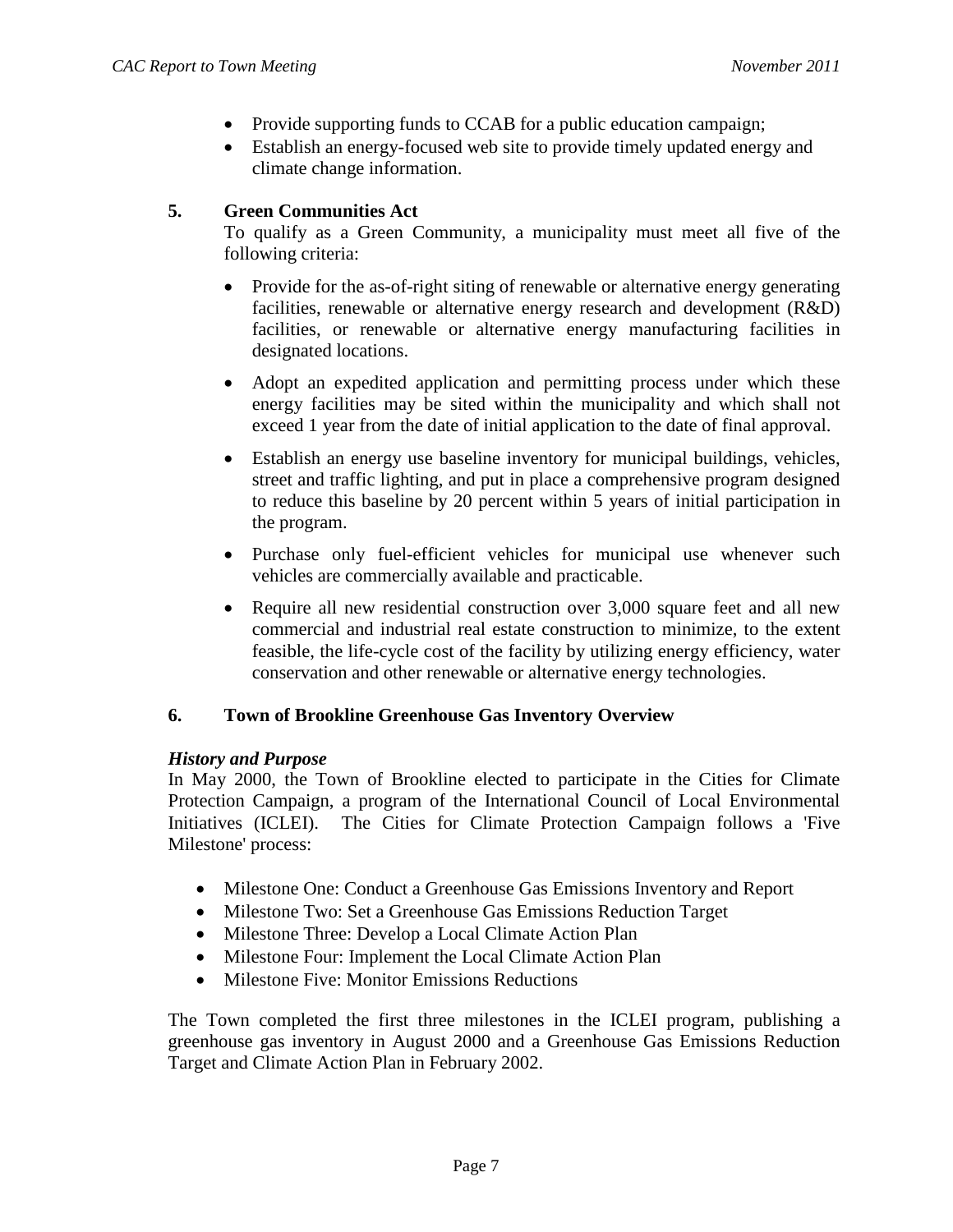The August 2000 Greenhouse Gas Inventory reported emissions for calendar years 1995 and 1998. The following summary updates those initial findings to include information for calendar years 2003 and 2008. Since the goal of the Greenhouse Gas Inventory is to guide Brookline's process of writing and implementing a plan to reduce the emissions contributing to climate change, it is recommended that the Selectmen's Climate Action Committee work with the Town to revise Brookline's Greenhouse Gas Reduction Target and Climate Action Plan based on the greenhouse gas emission trends from 1995 through 2008.

# *Brookline's Community Greenhouse Gas Emissions Totaled 520,000 Tons CO2 for CY2008*

Brookline's community greenhouse gas emissions (Table 1 and Figure 1) have been steady at roughly 520,000 tons of  $CO<sub>2</sub>$  per year for, at least, the five year period from 2003 through 2008. Community emissions comprise the residential, commercial, and government sectors.

Brookline's 2008 community greenhouse gas emissions were about eight percent below the annual emissions rate of 560,000 tons previously reported for 1995 (August 2000 Greenhouse Gas Inventory Report). Adjusting for possible inconsistencies in electricity and natural gas usage and vehicle emissions described below, Brookline's 1995 greenhouse gas emissions may have been as low as 515,000 tons per year. In either case, Brookline has done better than the United States, as a whole. Greenhouse gas emissions increased about ten percent nationally from 1995 through 2007.

Greenhouse gas emissions from Brookline's government operations (Figure 2) for 2008 are relatively unchanged from those previously reported for 1995 (August 2000 Greenhouse Gas Inventory Report). Government operations are responsible for about three percent of Brookline's total community emissions.

Emissions from MBTA trolleys and buses were not been included in this analysis. Emissions from these sources are likely about one percent of the reported total community emissions, based on the August 2000 Greenhouse Gas Inventory Report.

#### *Brookline's Climate Action Plan Base Year Should be Changed from 1995 to 2003*

The ICLEI Local Government Protocol (September 2008) states: "It is good practice to compile an emissions inventory for the earliest year for which complete and accurate data can be gathered. The base year for the UNFCCC and subsequent Kyoto Protocol is calendar year 1990. However, required data from 1990 is often prohibitively difficult or impossible to collect. Given that the priority for a greenhouse gas management program should be on practical results, it is more important that the base year be documented with enough detail to provide a good basis for local action planning than it is that all local governments produce an inventory with the same, stipulated base year."

Graphs of electricity usage (Figure 3) and natural gas usage (Figure 4) from 1995 through 2008 indicate anomalies in trends for both utilities. Values for 1995 and 1998 were reported in the August 2000 Greenhouse Gas Inventory report based on information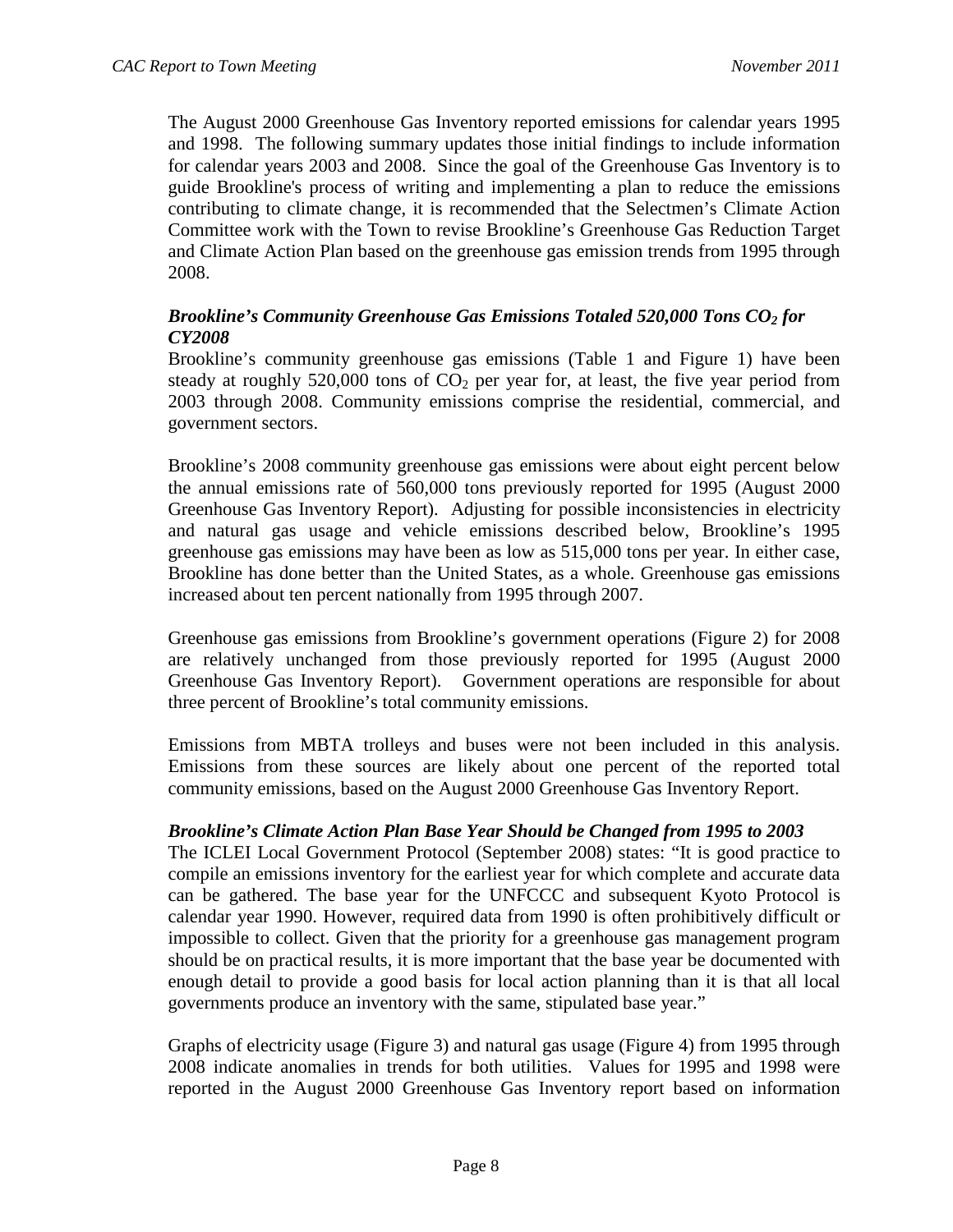provided by Boston Edison and Boston Gas. Usage information for 2002 through 2008 was obtained from NSTAR and National Grid. The significant drop in usage of gas and electricity from 1998 to 2002 is inconsistent with both population growth in Brookline and national trends in residential energy consumption during that period.

 $CO<sub>2</sub>$  emissions from vehicles traveling in Brookline may also have been overstated, based on a November 2009 report from the United States Environmental Protection Agency. Vehicle emission factors generated for 1995 by the ICLEI software (CACP 2009) were based on projections that predated the recent EPA report.

Due to the above inconsistencies, it is recommended that 2003 be used as the base year for Brookline's Greenhouse Gas Reduction Target and Climate Action Plan.

## *Brookline's Residential Carbon Footprint is Much Lower than the U.S. Average*

Brookline 2010 and Climate Change Action Brookline (CCAB) are participating in the Massachusetts Climate Action Network's Cool Mass initiative. The Cool Mass Campaign seeks to empower 25 percent of the households in Massachusetts to reduce their carbon footprints 25 percent. CCAB is working to exceed that target by engaging 85 percent of Brookline households in  $CO<sub>2</sub>$  reduction by the end of 2012, with an average  $CO<sub>2</sub>$  emissions reduction of 25 percent for each participating household.

Cool Mass households are being asked to follow the Empowerment Institute's Low Carbon Diet, which begins with calculating a carbon footprint. Eleven Cool Mass towns, including Brookline, were asked to estimate their residential sector carbon footprint.

CCAB estimated Brookline's residential carbon footprint using information compiled during the process of completing Brookline's Greenhouse Gas Inventory. A few assumptions were made regarding the allocation of electricity, natural gas, and heating oil among residential and commercial users. The Greenhouse Gas Inventory followed the ICLEI protocol of using total vehicle miles travelled by residents and non-residents within Brookline's borders. The carbon footprint was based on the Low Carbon Diet approach, using an estimate of vehicle miles travelled by cars and trucks driven anywhere by Brookline residents and businesses.

In 2008, Brookline's average residential carbon footprint was about 31,000 pounds of  $CO<sub>2</sub>$  per year. The average US household had a carbon footprint of 46,000 pounds of  $CO<sub>2</sub>$  per year, according to data from the US Energy Information Agency's (EIA) 2005 Residential Energy Consumption Survey and a household vehicle use survey for 2009 published by the National Highway Transportation Survey (NHTS). In both cases,  $CO<sub>2</sub>$ emissions from personal air travel were not included. If CCAB achieves its goal of engaging 85 percent of Brookline households in  $CO<sub>2</sub>$  with an average  $CO<sub>2</sub>$  emissions reduction of 25 percent for each participating household, Brookline's residential carbon footprint will be reduced to 25,000 pounds of  $CO<sub>2</sub>$  per year.

Brookline's average commercial carbon footprint was  $162,000$  pounds of  $CO<sub>2</sub>$  per year in 2008, excluding air travel.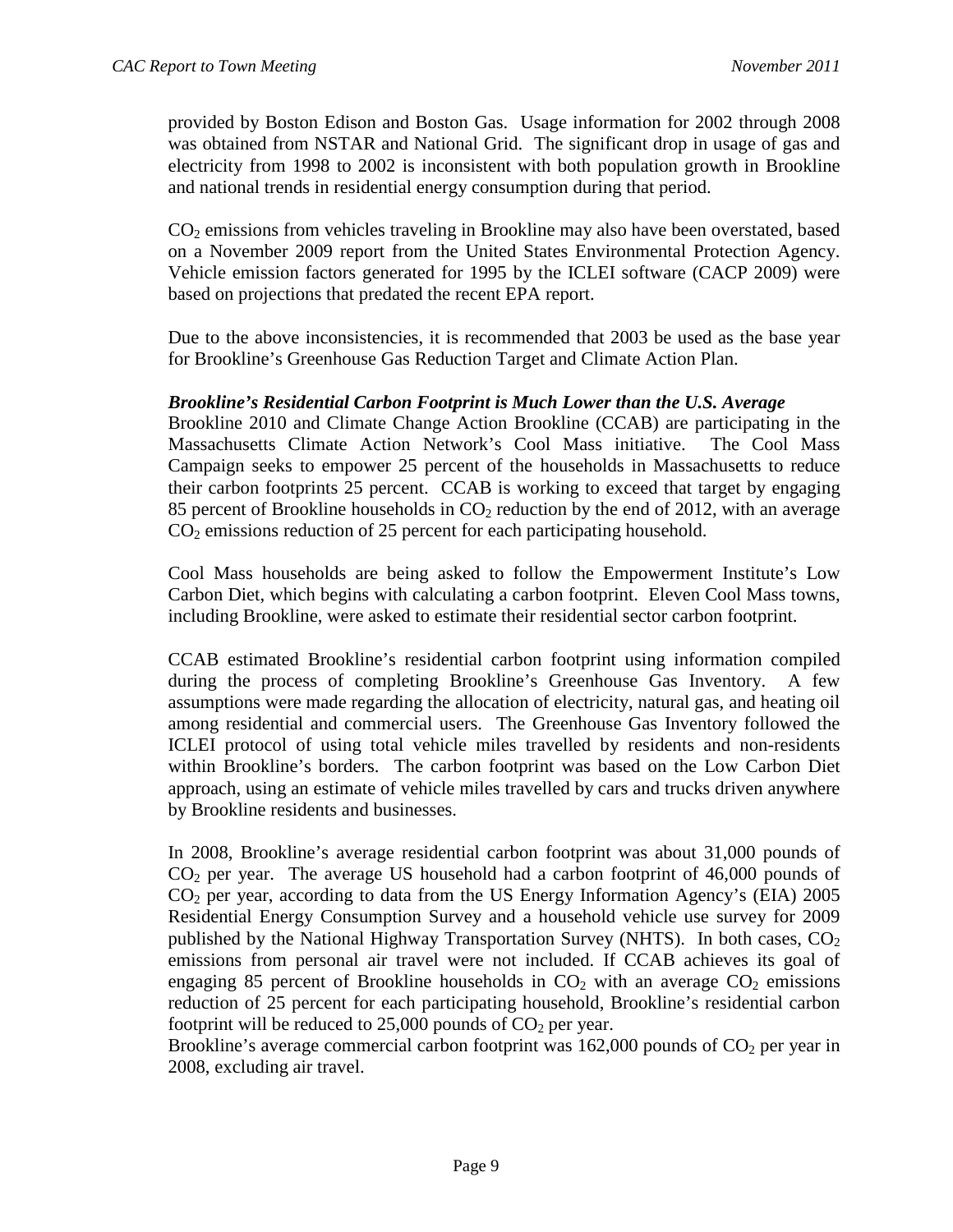| Table 1                                                           |               | <b>Greenhouse Gas Emissions</b><br>CO <sub>2</sub> e, Tons/Year |                              |             |  |
|-------------------------------------------------------------------|---------------|-----------------------------------------------------------------|------------------------------|-------------|--|
|                                                                   | 1995          | 2003                                                            |                              | 2008        |  |
| Electricity                                                       | 140,920       | 130,384                                                         |                              | 137,125     |  |
| Natural Gas                                                       | 120,369       | 104,223                                                         |                              | 126,643     |  |
| <b>Heating Oil</b>                                                | 126,267       | 112,366                                                         |                              | 103,678     |  |
| Cars and Trucks                                                   | 151,315       | 152,194                                                         |                              | 128,992     |  |
| Solid Waste                                                       | 21,129        | 21,129                                                          |                              | 21,264      |  |
| Total                                                             | 559,999       | 520,295                                                         |                              | 517,702     |  |
| Table 2                                                           |               | 2008 GHG Emissions By Sector<br>CO <sub>2</sub> e, Tons/Year    |                              |             |  |
|                                                                   |               |                                                                 |                              |             |  |
|                                                                   | Residential   | Commercial                                                      | Municipal                    | Total       |  |
| Electricity                                                       | 75,688        | 54,106                                                          | 7,331                        | 137,125     |  |
| Natural Gas                                                       | 89,812        | 34,474                                                          | 2,357                        | 126,643     |  |
| <b>Heating Oil</b>                                                | 81,070        | 19,980                                                          | 2,629                        | 103,679     |  |
| Cars and Trucks                                                   |               |                                                                 |                              | 128,992     |  |
| Solid Waste                                                       | 14,176        | 6,998                                                           | 90                           | 21,264      |  |
| Total                                                             |               |                                                                 |                              | 517,702     |  |
| Table 3                                                           |               | <b>Greenhouse Gas Sources</b>                                   |                              |             |  |
|                                                                   |               | 1995                                                            | 2003                         | 2008        |  |
| Electricity                                                       | kwh           | 311,702,637                                                     | 288,397,640                  | 293,386,860 |  |
| Natural Gas                                                       | <b>Therms</b> | 20,445,394                                                      | 17,702,807                   | 21,511,045  |  |
| <b>Heating Oil</b>                                                | Gallons       | 11,283,499                                                      | 10,041,279                   | 9,264,891   |  |
| Cars and Trucks                                                   | <b>Miles</b>  | 232,094,937                                                     | 242,992,126                  | 210,333,390 |  |
| Solid Waste                                                       | Tons          | 21,000                                                          | 21,000                       | 21,135      |  |
| Table 4<br><b>Brookline's Residential Carbon Footprint - 2008</b> |               |                                                                 |                              |             |  |
|                                                                   |               |                                                                 | CO <sub>2</sub> e, Tons/Year |             |  |
| Electricity                                                       |               | 75,688                                                          |                              |             |  |
| Natural Gas                                                       |               | 89,812                                                          |                              |             |  |
| <b>Heating Oil</b>                                                |               | 81,071                                                          |                              |             |  |
| Gasoline/Diesel                                                   |               | 139,156                                                         |                              |             |  |
| Solid Waste                                                       |               | 14,176                                                          |                              |             |  |
| Total                                                             |               | 399,901                                                         |                              |             |  |
| Number of Households                                              |               | 25,573                                                          |                              |             |  |

Pounds CO<sub>2</sub>/Household/Year 31,275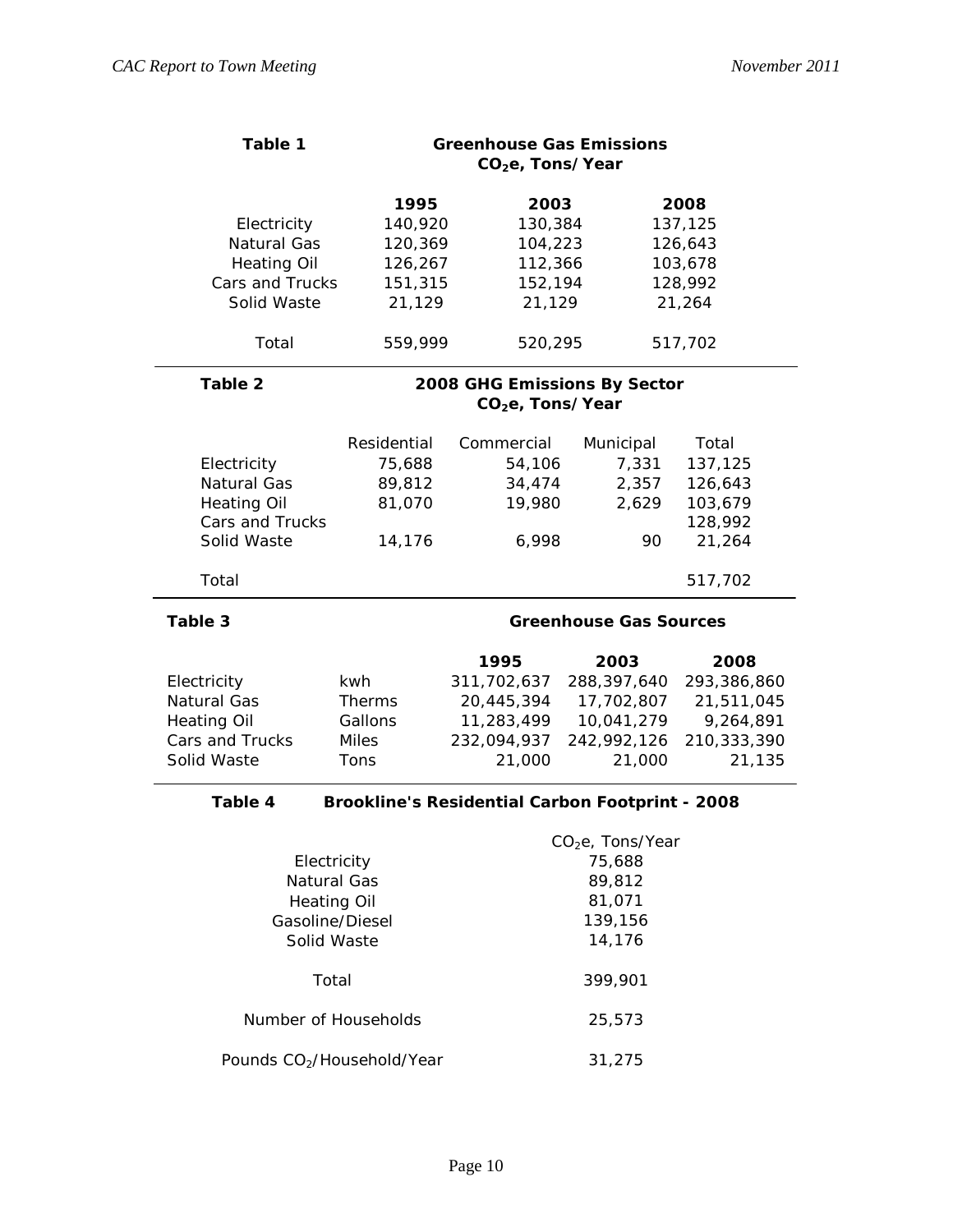|                                       | CO <sub>2</sub> e, Tons/Year |
|---------------------------------------|------------------------------|
| Electricity                           | 52,536                       |
| Natural Gas                           | 34,474                       |
| Heating Oil                           | 19,980                       |
| Gasoline/Diesel                       | 7.576                        |
| Solid Waste                           | 6,998                        |
|                                       | 121,564                      |
| Number of Businesses                  | 1,500                        |
| Pounds CO <sub>2</sub> /Business/Year | 162.086                      |
|                                       |                              |

# **Table 5 Brookline's Commercial Carbon Footprint - 2008**

# **Table 6 Brookline's Municipal Carbon Footprint - 2008**

|                    | $CO2e$ , Tons/Year |
|--------------------|--------------------|
| Electricity        | 8.901              |
| Natural Gas        | 2.357              |
| <b>Heating Oil</b> | 2.629              |
| Gasoline/Diesel    | 2,305              |
| Solid Waste        | 90                 |
|                    |                    |

16,282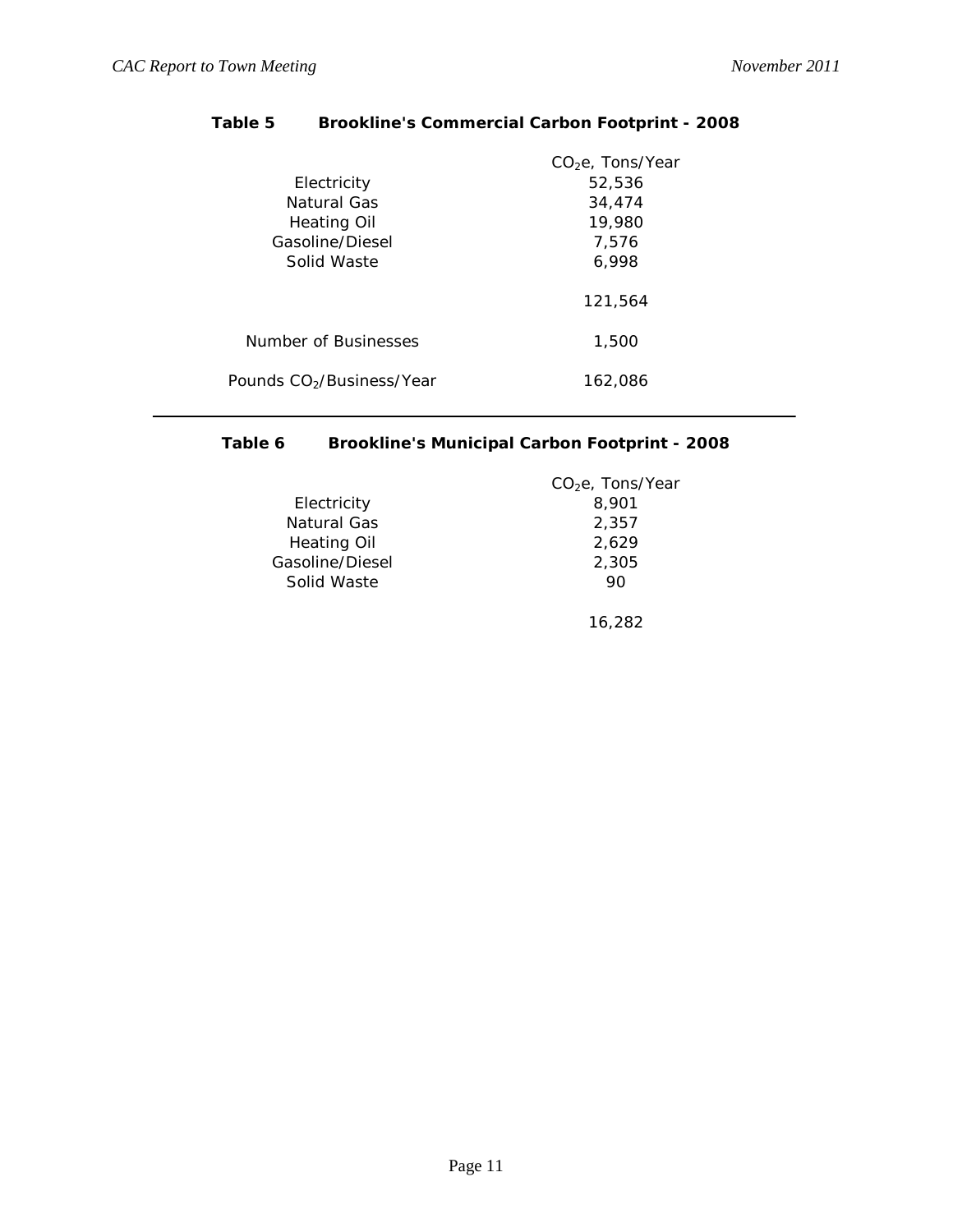